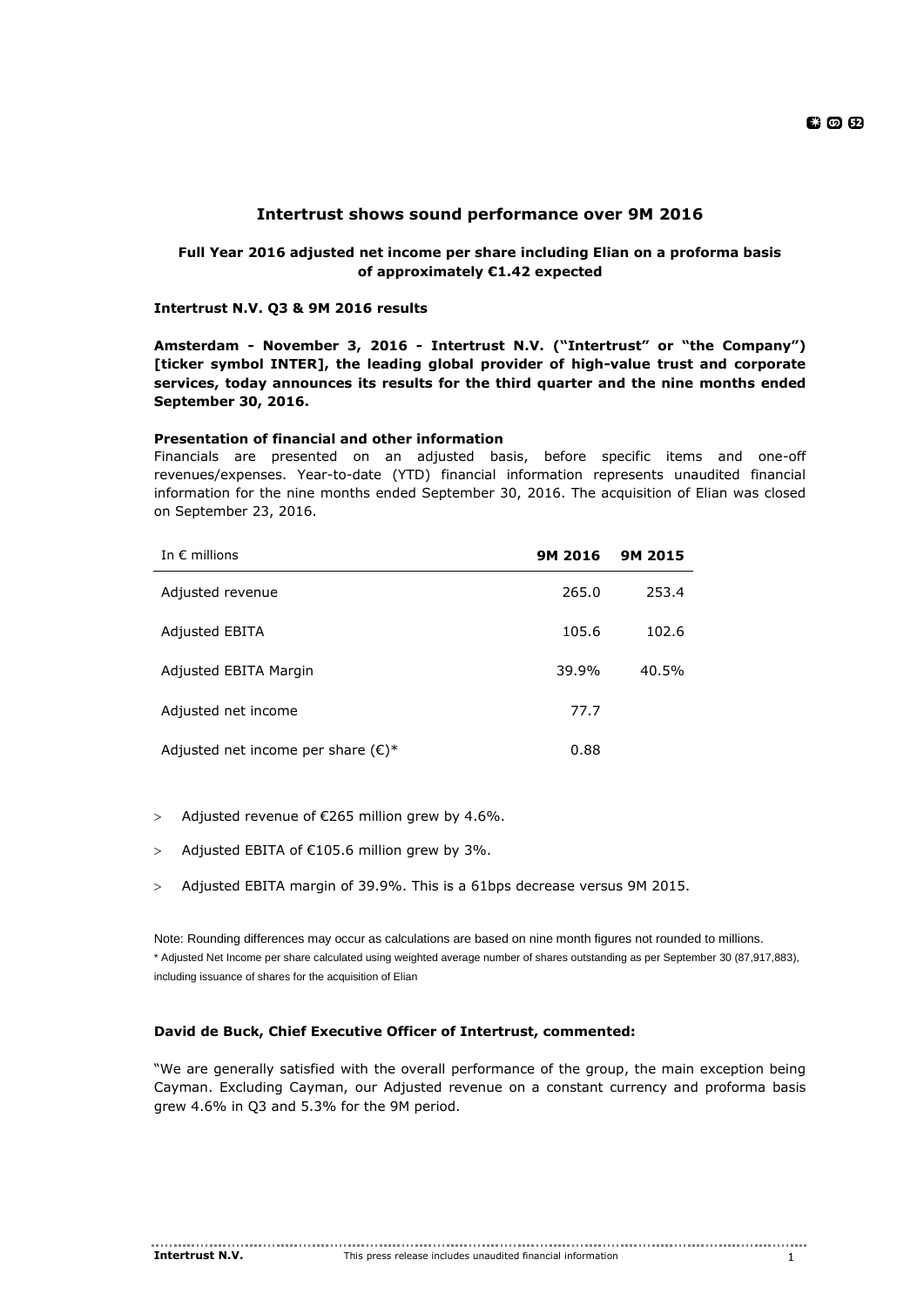Our third quarter revenue growth was negatively impacted by weaker-than-expected performance in Cayman, fewer available billable hours due to the continued tight recruitment market in Luxembourg and continued weakness in specialised services in The Netherlands. The underlying business remains strong with our sales pipeline being 8 percent higher than same period last year. One of the short-term effects of Brexit has been the delay of investment decisions due to uncertainty surrounding how Brexit will play out.

The Elian acquisition was closed on September 23 and the integration is in full swing. The new, post-merger management structure was announced and implemented. All but one of the office moves and the rebranding of Elian to Intertrust will be completed in the coming 6 weeks. Combined sales strategies for the newly adopted service lines have been finalised and are being implemented. We have received positive feedback from clients and business partners across the globe and cross-selling opportunities between the companies are already being realised. Synergy forecasts of £10.4 million remain unchanged. Per the period September 23 – September 30, 2016, Elian contributed €1.6 million in Adjusted Revenue and €0.6 million in Adjusted EBITA. We look to the coming year with confidence, and we are excited with the opportunities Elian brings us."

# **Highlights Q3**

- On September 23, 2016 Intertrust completed its acquisition of Elian, the Jersey-based regional trust and corporate services provider for £435 million.
- > Interim dividend of  $\epsilon$ 0.24 per share was announced, payable on November 30, 2016.
- 175,000 shares were repurchased in order to meet obligations under an employee share plan.

(i.e. excl. Elian contribution as of September 23, 2016)

|                                                                         | Q3<br>2016 | Q3<br>2015 | %<br>Change<br>(reported) | %<br>Change<br>(CC) | % Change<br>(CC <sub>8</sub> )<br>Proforma) | 9M<br>2016 | <b>9M</b><br>2015 | %<br>Change<br>(reported) | %<br>Change<br>(CC) | % Change<br>(CC <sub>8</sub> )<br>Proforma) |
|-------------------------------------------------------------------------|------------|------------|---------------------------|---------------------|---------------------------------------------|------------|-------------------|---------------------------|---------------------|---------------------------------------------|
|                                                                         |            |            |                           |                     |                                             |            |                   |                           |                     |                                             |
| Adjusted revenue $(\epsilon m)$                                         | 86.7       | 87.3       | $-0.7%$                   | 1.0%                | 1.0%                                        | 263.4      | 253.4             | 3.9%                      | 5.1%                | 2.6%                                        |
| Adjusted EBITA (€m)                                                     | 34.0       | 34.7       | $-2.2%$                   | $-0.7%$             | $-0.7%$                                     | 105.1      | 102.6             | 2.5%                      | 3.4%                | 2.1%                                        |
| Adjusted EBITA margin                                                   | 39.2%      | 39.8%      | $-59$ bps                 | -68bps              | -68bps                                      | 39.9%      | 40.5%             | $-58$ bps                 | $-65$ bps           | $-22bps$                                    |
| Operating free cash flow<br>$(\epsilon m)$                              | 33.8       | 35.7       | $-5.2%$                   |                     |                                             | 106.5      | 105.3             | 1.1%                      |                     |                                             |
| Cash conversion ratio<br>including strategic capital<br>expenditure (%) | 92.9%      | 92.4%      |                           |                     |                                             | 94.2%      | 93.1%             |                           |                     |                                             |
| Cash conversion ratio<br>excluding strategic<br>capital expenditure (%) | 94.0%      | 97.7%      |                           |                     |                                             | 95.8%      | 97.7%             |                           |                     |                                             |
| Adjusted Net Income                                                     | 25.3       | n.a.       |                           |                     |                                             | 77.2       | n.a.              |                           |                     |                                             |
| Adjusted Net Income per<br>share $(\epsilon)^2$                         | 0.30       | n.a.       |                           |                     |                                             | 0.91       | n.a.              |                           |                     |                                             |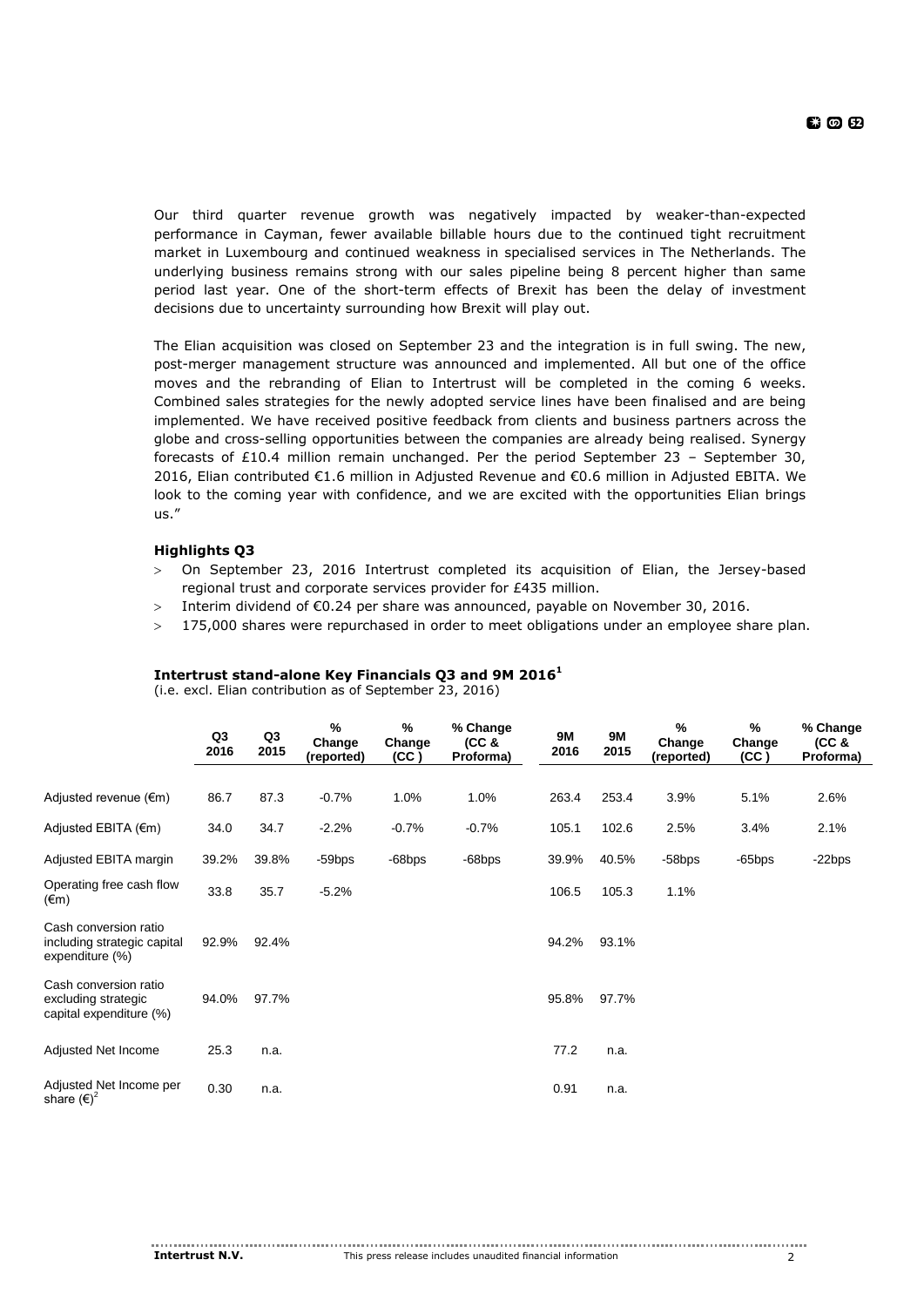| No. of entities $3(000's)$                                                 | 38.5  | 42.1  | $-8.6%$ |
|----------------------------------------------------------------------------|-------|-------|---------|
| Average Adjusted<br>revenue per entity<br>$(ARPE)$ ( $\in$ k) <sup>4</sup> | 9.12  | 8.0   | 13.8%   |
| No. of full-time<br>equivalents (FTEs) <sup>3</sup>                        | 1.746 | 1,713 | 1.9%    |
| Adjusted revenue per<br>FTE $(Ek)^4$                                       | 201   | 197   | 2.0%    |

- 1. Adjusted financial information before specific items and one-off revenues/expenses. 2016 figures include CorpNordic acquisition
- 2. Adjusted Net Income per share is calculated as Quarterly or 9 Months Adjusted EBITA less net interest costs and less tax costs divided by the number of shares outstanding (85,221,614) before the additional issuance of shares for the acquisition of Elian. When using the weighted average number of shares outstanding as per September 30 (87,917,883), the Quarterly and 9 Months Adjusted Net Income per share would be €0.27 and €0.88 respectively
- 3. As of September 30, 2015 and September 30, 2016 respectively
- 4. Annualised numbers based on Adjusted revenue before specific items and one-off revenue/expenses.

# **Financial highlights Q3 2016 versus Q3 2015**

- Adjusted revenue for the quarter decreased by 0.7% to  $\epsilon$ 86.7 million (O3 2015:  $\epsilon$ 87.3 million). On a constant currency basis, Adjusted revenue grew by 1.0%. Revenue growth continues to be driven by the ARPE growth whilst the number of entities declined. The number of entities decreased mainly due to low ARPE structures exiting in Cayman due to the re-entry of a competitor into the market. Excluding the performance of Cayman, Adjusted revenue on a constant currency and proforma basis grew by 4.6% during the quarter.
- In addition, revenue growth in Q3 2016 was impacted by the lower number of billable hours in Luxembourg due to fewer FTEs than budgeted and lower than budgeted specialised services in the Netherlands (combined revenue impact €2.6 million). Negative foreign exchange rate revenue impact was €1.5 million.
- > Adjusted EBITA for the quarter decreased by 2.2% to €34 million (O3 2015: €34.7 million). On a constant currency basis, Adjusted EBITA decreased by 0.7%.
- Adjusted EBITA margin was 39.2% versus 39.8% for Q3 2015, a decrease of 59bps mainly driven by the deteriorated performance of Cayman, increased IT costs due to new hires and increased IT investment and increased Group HQ costs including the LTIP costs.
- > Total capital expenditure for the quarter was €2.5 million (Q3 2015: €2.8 million).
- $>$  03 2016 cash conversion ratio excluding strategic capital expenditures was at 94% (03 2015: 97.7%).

# **Financial highlights 9M 2016 versus 9M 2015**

> Adjusted revenue in 9M 2016 increased by 3.9% to €263.4 million (9M 2015: €253.4 million). On a constant currency basis, Adjusted revenue grew by 5.1%. On a constant currency and proforma basis, i.e. including the contribution of CorpNordic for the first six months in 2015, Adjusted revenue grew by 2.6%. Revenue growth was particularly driven by strong performance of the Netherlands and Guernsey (albeit in GBP) and moderate growth in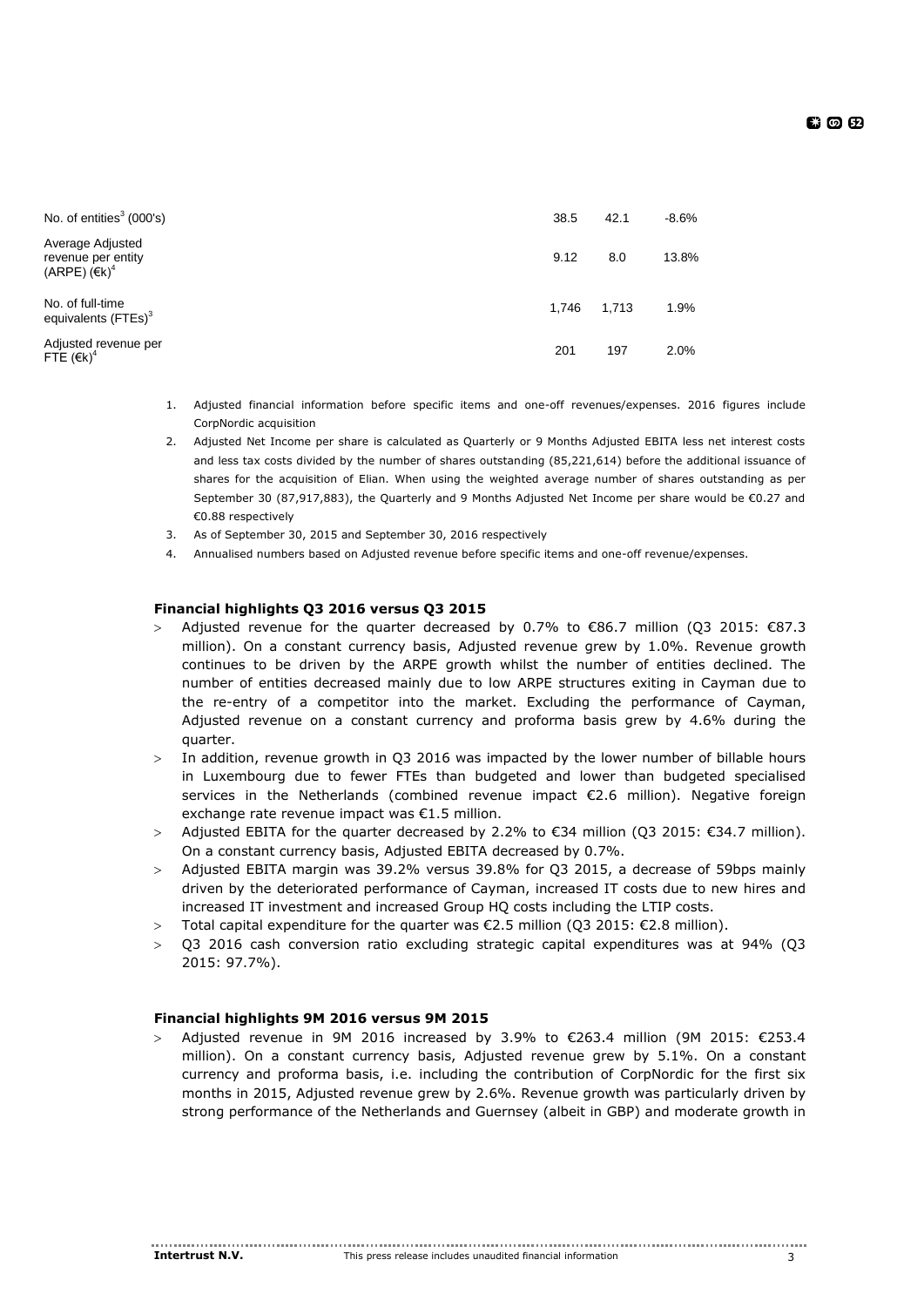Luxembourg and in the ROW (also on proforma basis). The growth was negatively impacted by the loss in Cayman of certain low ARPE registered office business due to the re-entry of a competitor into the market. Excluding the performance of Cayman, Adjusted Revenue on a constant currency and proforma basis grew by a solid 5.3% over the 9M period.

- In addition to the Cayman drag on revenue over the 9M period, the growth in revenue was impacted by a lower number of billable hours in Luxembourg due to fewer FTEs than budgeted stemming from a tight recruiting market and less capital markets-related services in the Netherlands due to market circumstances (combined revenue impact of €5.4 million) and foreign exchange rates (negative revenue impact of €2.9 million).
- > Adjusted EBITA over 9M 2016 increased by 2.5% to €105.1 million (9M 2015: €102.6 million). On a constant currency basis, Adjusted EBITA increased by 3.4%. Including the proforma contribution of CorpNordic for the first half year in 2015, Adjusted EBITA grew by 2.1%. EBITA growth was restricted by circa  $\epsilon$ 4.5 million because of the reasons mentioned above including approximately €1.0 million of foreign exchange rate impact. Excluding the performance of Cayman, Adjusted EBITA grew by 7.2%.
- Adjusted EBITA margin was 39.9% versus 40.5% for 9M 2015, a reduction of 57.8bps, partially driven by the consolidation of the lower margin CorpNordic acquisition. Including the proforma contribution of CorpNordic for the first six months in 2015, the EBITA margin decreased slightly by 21.7bps versus 9M 2015 mainly driven by increased IT costs due to new hires, increased IT investment and increased Group HQ costs including the LTIP costs.
- > Total capital expenditure for 9M 2016 was €6.5 million (9M 2015: €7.4 million), €1.8 million (9M 2015 €4.9 million) of which represented one-off strategic capital expenditure resulting from the implementation of the Business Application Roadmap, a company-wide standard software application platform. Increase in maintenance capex of €2.1 million in 9M 2016 versus 9M 2015 was mainly driven by IT related investments (IT hardware replacement and software development, the implementation of the outsourcing of datacentres of Intertrust, procurement of software) and some leasehold improvements.
- 9M 2016 cash conversion ratio excluding strategic capital expenditures decreased to 95.8% (9M 2015: 97.7%) mainly driven by the increase in maintenance capex.
- > YTD annualised Average Revenue per Entity (ARPE) increased by  $13.8\%$  to €9.1 k (9M 2015: €8.0 k). Intertrust continues to see increasing hours per entity due to more complex structures, regulatory reporting requirements and focus on higher value-added entities. In addition, increased ARPE was partially driven by the outflow of lower-valued registered office entities in Cayman.
- As of 9M 2016, Intertrust had 38,493 entities, a net outflow of 3,635 entities over the last twelve months mainly due to the re-entry of a competitor in Cayman (2,898 entities lost of which 1,554 in 2016) and one-time administrative adjustments of 170 entities in Netherlands and 276 in Guernsey.
- A net increase of 33 FTEs over the last 12 month period ended September 2016 was primarily due to the increase in billable FTEs (29 FTEs) mainly in the Netherlands and Luxembourg to support business growth. Intertrust maintained a billable versus total FTE ratio of 75%.
- YTD annualised Adjusted revenue per FTE increased by 2% to €201 k (9M 2015: €197 k).

# **Adjusted net income and Adjusted net income per share**

- Adjusted net income Intertrust stand-alone for 9M 2016 was €77.2 million.
- Adjusted net income per share for 9M 2016 on a stand-alone basis was €0.91 based on the number of shares outstanding excluding the Elian-related share issue.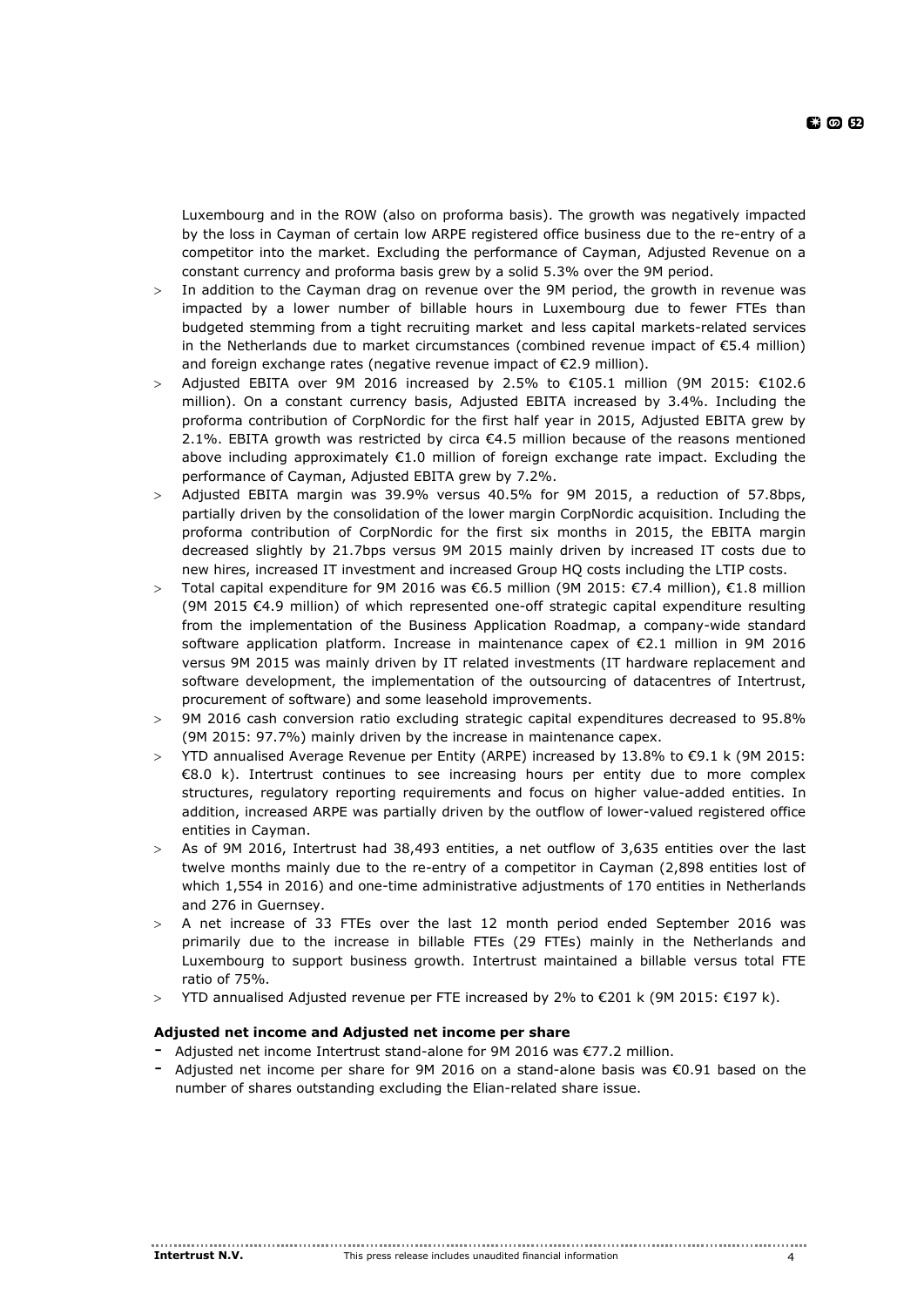- On a proforma basis including Elian for the full year and based on the actual number of shares at the end of Q3 2016 the Adjusted net income per share will be approximately €1.42.
- Cayman is expected to continue to be negatively impacted by the re-entry of a competitor into the market for the rest of 2016 and modestly throughout 2017, after which we expect the business to stabilise.
- For the medium term, objective reiterated of organic revenue growth slightly above market growth of 5% (estimated market CAGR for CY 2015 - 2018E).
- Adjusted EBITA margin improvement objective including Elian is reiterated at 300-350bps by CY 2018E over the Intertrust stand-alone CY 2015 proforma Adjusted EBITA margin of 40.4%.
- Compared to the stand-alone guidance, interest costs for the combined company for the full year 2016, including new debt for the Elian acquisition, are expected to be approximately  $\epsilon$ 21 million of which €4.0 million is related to the amortisation of financing fees (non-cash).
- Cash conversion to continue to be in line with historical rates.
- Maintenance / normalised capex will be 2 2.5% of revenues for the combined company.
- Effective tax rates based on adjusted net income before tax will be approximately 16% after completion of the Elian acquisition (18% on a stand-alone basis). For 2016, we expect an effective tax rate slightly below 16%.
- Unchanged target steady-state net debt to EBITDA ratios are at 2 2.5 times, with a temporary increase in the event of an acquisition.
- Dividend policy is a target dividend of 40-50% of Adjusted net income. The first interim dividend of €0.24 will be paid on November 30, 2016 over the year ending December 31, 2016.

# **Performance in key jurisdictions**

*The Netherlands*

|                                 | Q3<br>2016 | Q3<br>2015 | % Change<br>(reported) | 9M<br>2016 | <b>9M</b><br>2015 | %<br>Change<br>(reported) |
|---------------------------------|------------|------------|------------------------|------------|-------------------|---------------------------|
| Adjusted revenue $(\epsilon m)$ | 29.7       | 28.5       | $4.5\%$                | 88.1       | 83.4              | 5.5%                      |
| Number of entities (000's)      |            |            |                        | 4.3        | 4.5               | $-3.8%$                   |
| Annualised ARPE $(\epsilon k)$  |            |            |                        | 27.2       | 24.8              | 9.7%                      |

1. Adjusted financials before specific items and one-off revenues/expenses

In the Netherlands YTD 2016, Intertrust achieved year-on-year adjusted revenue growth of 5.5%, driven by continuing international investments and increased billable work force. Inflow of new entities YTD 2016 was in line with inflow over same period 2015. Inflow in Q3 2016 was higher than in Q2 2016 and at the same level as Q3 2015. A significant part of YTD outflow (approximately 170 entities) was related to a one-time administrative correction of a group of capital markets entities which were terminated before 2016. The correction had no revenue impact. Outflow in Q3 was in line with Q2 2016, predominantly reflecting end of life of client structures. ARPE growth continues as a result of transaction complexity and regulatory requirements demanding value-added services.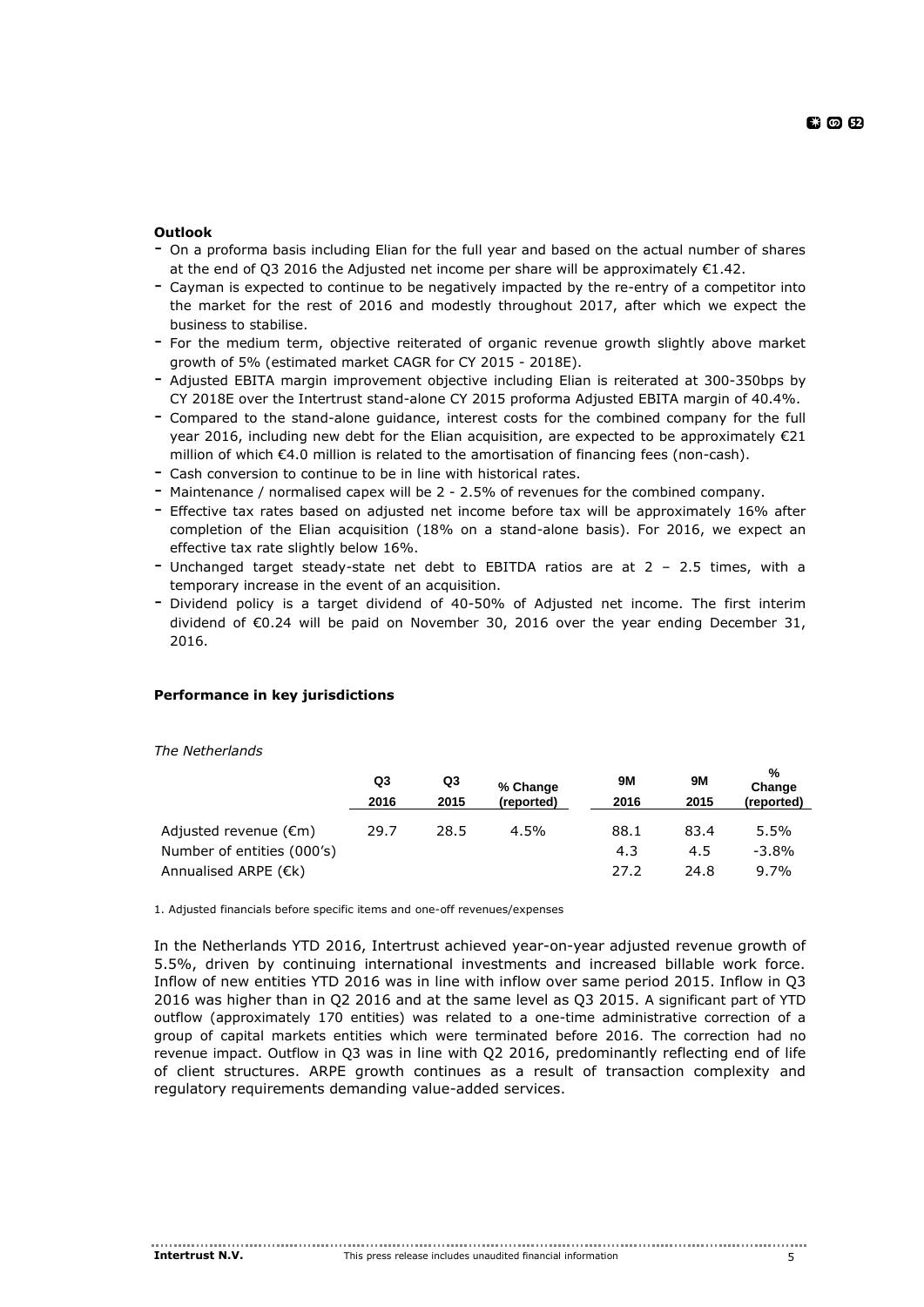# *Luxembourg*

|                            | Q3<br>2016 | Q3<br>2015 | %<br>Change<br>(reported) | <b>9M</b><br>2016 | 9M<br>2015 | %<br>Change<br>(reported) |
|----------------------------|------------|------------|---------------------------|-------------------|------------|---------------------------|
| Adjusted revenue (€m)      | 18.9       | 18.5       | $2.2\%$                   | 57.4              | 55.4       | 3.7%                      |
| Number of entities (000's) |            |            |                           | 2.6               | 2.7        | $-2.7%$                   |
| Annualised ARPE (€k)       |            |            |                           | 29.5              | 27.7       | 6.6%                      |

In 9M 2016, Intertrust Luxembourg achieved year-on-year Adjusted revenue growth of 3.7%, driven by increased billable workforce and renegotiation of fixed fee agreements in order to align fees with the current services provided. Growth was lower than expected due to unavailable hours and fewer billable hours due to fewer FTEs than budgeted because of a tight recruitment market. New business from existing clients showed strong growth, specifically PE/VC activity. The number of entities decreased by 2.7% compared to September 2015 due to less incorporations in the market mainly driven by deal flow in the PE and real estate markets. Outflows due to end of life and insourcing were balanced by inflows with similar revenue.

ARPE growth of 6.6% reflects continuous increase in substance requirements and more complex structures leading to higher fees.

|                                 | Q3   | Q3   | %<br>Change | %<br>Change      | <b>9M</b> | 9M   | %<br>Change | %<br>Change |
|---------------------------------|------|------|-------------|------------------|-----------|------|-------------|-------------|
|                                 | 2016 | 2015 | (reported)  | $(CC^{\dagger})$ | 2016      | 2015 | (reported)  | (CC)        |
| Adjusted revenue $(\epsilon m)$ | 12.2 | 14.7 | $-17.1\%$   | $-16.8%$         | 37.9      | 42.6 | $-11.0%$    | $-10.8\%$   |
| Number of entities (000's)      |      |      |             |                  | 15.7      | 19.0 | $-17.4%$    |             |
| Annualised ARPE $(\epsilon k)$  |      |      |             |                  | 3.2       | 3.0  | 7.8%        | $8.0\%$     |

# *The Cayman Islands*

In the Cayman Islands, on a constant currency basis, Adjusted revenue decreased in 9M 2016 by 10.8% driven by a decline in the number of registered office entities as well as the sale of its banking activities in Cayman to Cainvest at the end of 2015, partially offset by higher registered office transfer-out fees.

The re-entry of a competitor in the Cayman Islands led to a reduced inflow and an outflow of 1,554 entities in 9M 2016 (2,898 entities since re-entering the market mid 2015). Remaining outflows in Cayman of 406 entities were driven mainly by end of life and bad debtors. Outflow of Cayman entities in Q3 was almost half of outflow in Q2. Growth in the other businesses, like fiduciary services, fund administration and corporate secretarial services, was less than anticipated. Cayman has had a new MD since September  $23<sup>rd</sup>$ , with the former MD of Elian Cayman leading the combined teams.

ARPE in constant currency grew by 8% due to outflow of lower ARPE structures, which improves the mix of business.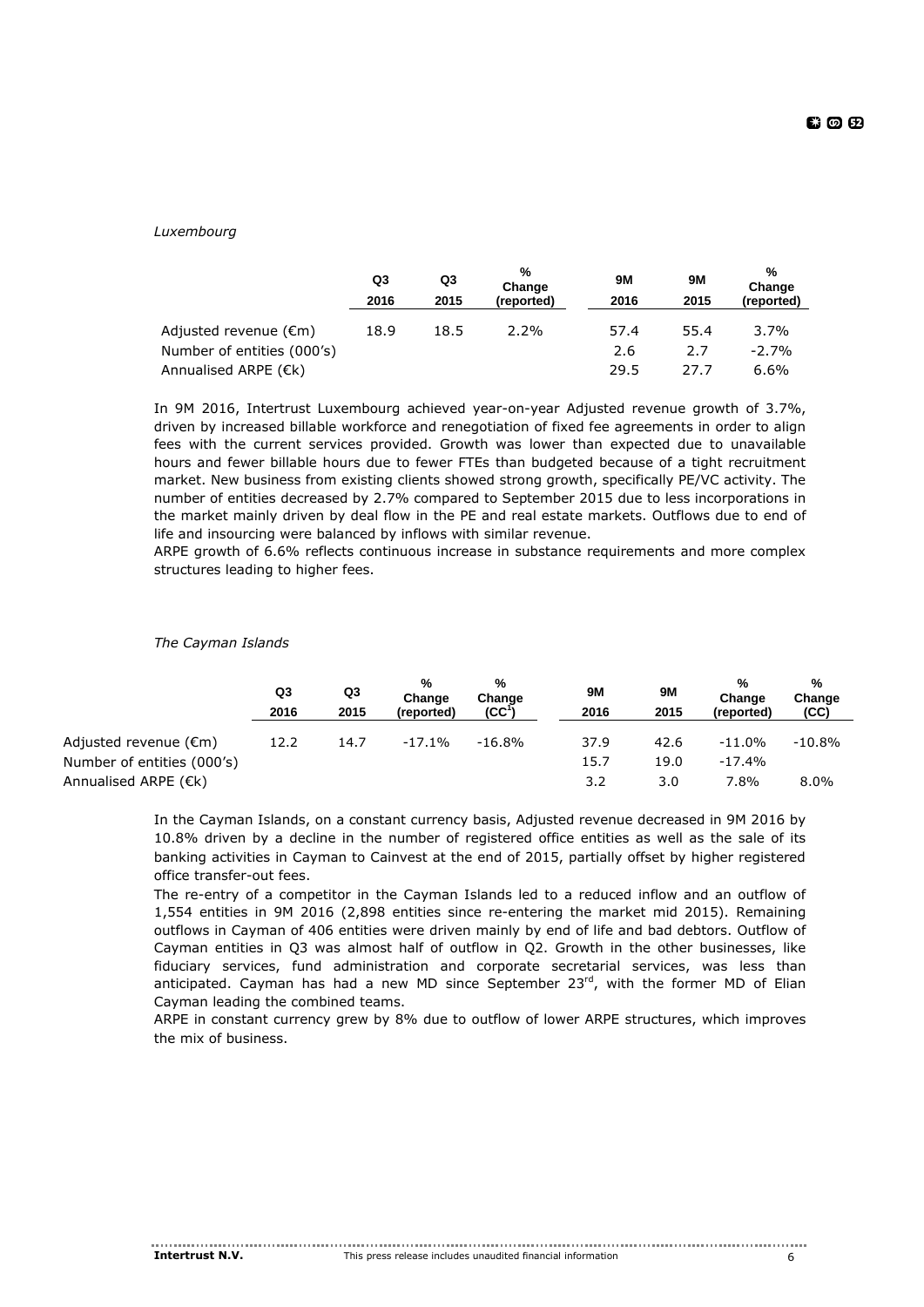*Guernsey*

|                                               | Q3<br>2016 | Q3<br>2015 | %<br>Change<br>(reported) | %<br>Change<br>(CC) | 9M<br>2016 | 9M<br>2015 | %<br>Change<br>(reported) | %<br>Change<br>(CC) |
|-----------------------------------------------|------------|------------|---------------------------|---------------------|------------|------------|---------------------------|---------------------|
| Adjusted revenue <sup>1</sup> ( $\epsilon$ m) | 6.5        | 6.9        | $-7.2\%$                  | 11.1%               | 21.0       | 21.2       | $-1.0\%$                  | $9.3\%$             |
| Number of entities (000's)                    |            |            |                           |                     | 3.0        | 3.3        | $-10.2%$                  |                     |
| Annualised ARPE (€k)                          |            |            |                           |                     | 9.3        | 8.5        | 10.2%                     | 21.7%               |

In Guernsey, on a constant currency basis, Intertrust achieved Adjusted revenue growth of 9.3% in 9M 2016. This is driven by additional revenue on FATCA filings and compliance remediation work.

YTD ARPE increased by 21.7% in GBP (10.2% in EUR), driven by the exit of lower margin private client entities from Guernsey and Cayman as well as taking on more complex structures over the last year that generated higher revenue. The decrease in the number of entities was due to an administrative clean-up of 276 entities.

#### *Rest of the World*

|                                 |      |      | $\frac{0}{0}$ |                     |           |      |             |                                |
|---------------------------------|------|------|---------------|---------------------|-----------|------|-------------|--------------------------------|
|                                 | Q3   | Q3   | %<br>Change   | Change<br>(Proforma | <b>9M</b> | 9M   | %<br>Change | Change<br>(Proforma<br>and CC) |
|                                 | 2016 | 2015 | (reported)    | and CC)             | 2016      | 2015 | (reported)  |                                |
| Adjusted revenue $(\epsilon m)$ | 19.4 | 18.6 | 4.0%          | 4.7%                | 59.0      | 50.8 | 16.1%       | $5.0\%$                        |
| Number of entities (000's)      |      |      |               |                     | 12.9      | 12.7 | 2.0%        |                                |
| Annualised ARPE $(Ek)$          |      |      |               |                     | 6.1       | 5.4  | 13.9%       | 2.9%                           |

In the Rest of the World (ROW) at constant currency and on a proforma basis, Adjusted revenue grew by 5.0% year on year. The 9M 2016 figures include CorpNordic, acquired in June 2015. On a proforma and constant currency basis, Adjusted revenue growth was driven by strong performance of Spain, Ireland and Singapore, but partially offset by Hong Kong and Switzerland. This growth continues to be driven by increased M&A activity, increased private equity activity and growth in demand from financial institutions.

On a proforma basis, the number of entities remained stable, mainly driven by net inflows in Spain, Ireland, UK, Dubai and Delaware, offset by net outflows in Hong Kong, Curacao and Switzerland. ARPE improved further from €5.4 k in Q3 2015 to €6.1 k in Q3 2016, driven by more complex services resulting in a higher-value service offering to new client entities. The increase in Asian M&A activity is resulting in an increased outbound deal flow from all Asian offices to the network of Intertrust. We also see stronger growth in ROW countries by client wins away from competitors, as a result of a flight to quality.

*Group HQ and IT*

|                                      | Q3<br>2016 | Q3<br>2015 | %<br>Change<br>(reported) | %<br>Change<br>(CC) | <b>9M</b><br>2016 | 9Μ<br>2015 | %<br>Change<br>(reported) | %<br>Change<br>(CC) |
|--------------------------------------|------------|------------|---------------------------|---------------------|-------------------|------------|---------------------------|---------------------|
| Group HQ and IT costs $(\epsilon m)$ | $-10.4$    | $-9.0$     | 5.4%                      | 16.1%               | $-30.2$           | $-27.3$    | 10.6%                     | 10.9%               |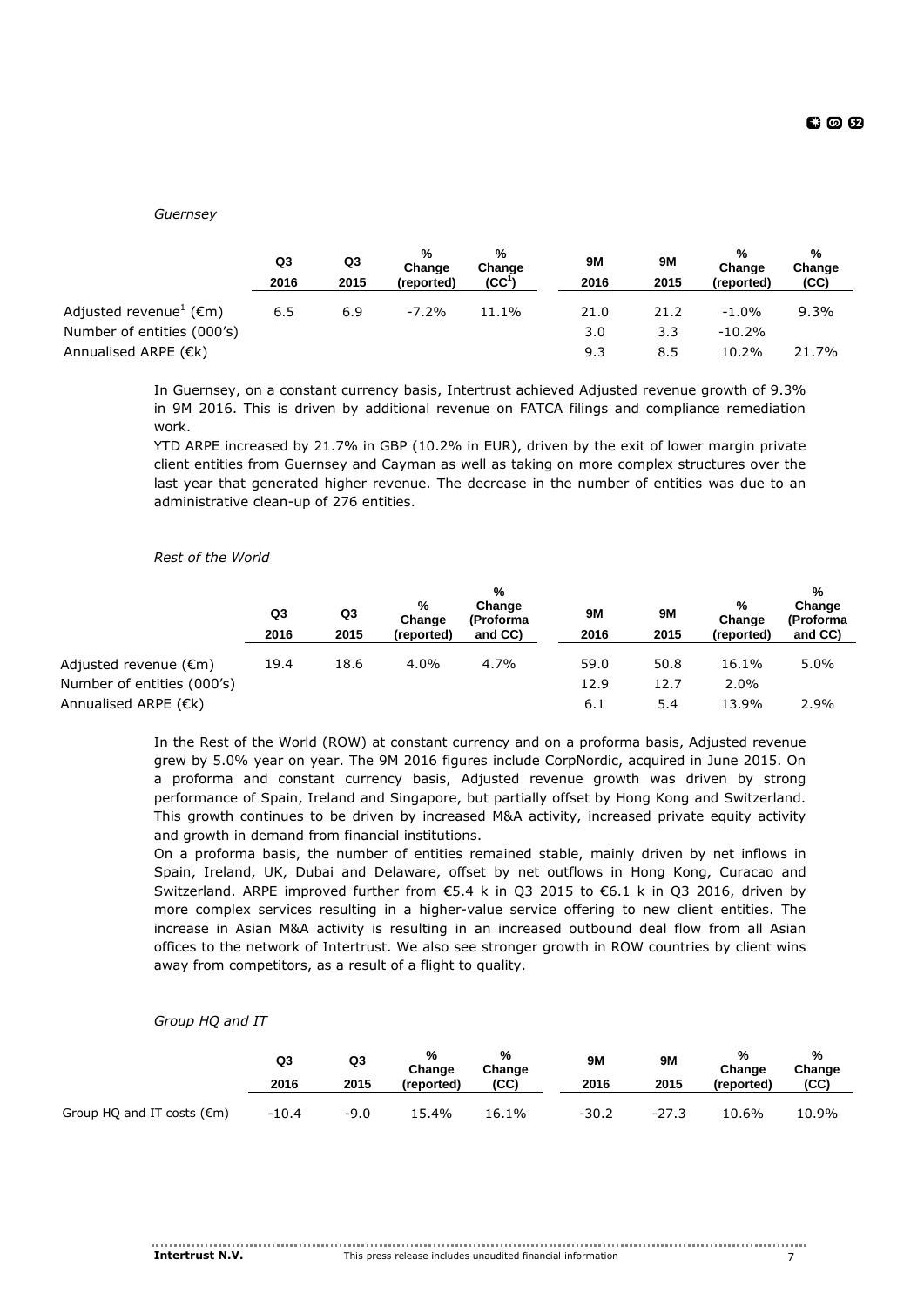Group HO and IT costs increased by  $E$ 2.9 million year-on-year driven by IT costs. The increase mainly comes from IT staff expenses in order to support business and IT initiatives, higher software maintenance costs due to the new applications and higher software amortisation costs due to BAR investments. BAR applications were deployed in most jurisdictions, and this project is completed. Plans to decrease IT latency and down-time are under review, as well as a further strengthening of monitoring and control activities to ensure client data is well-protected.

# **Financial Calendar**

Q3 2016 results – November 3, 2016 Intertrust NV share quotation ex-interim dividend 2016 – November 9, 2016 Record date interim dividend 2016 entitlement – November 10, 2016 Payment date interim dividend 2016 – November 30, 2016 FY 2016 results – February 10, 2017 Publish audited financial statements – April 3, 2017 Q1 2017 results – May 4, 2017 AGM – May 16, 2017 Intertrust NV share quotation ex-final dividend 2016 – May 18, 2017 Record date final dividend 2016 entitlement – May 19, 2017 Payment date final dividend 2016 – June 12, 2017

# **Investor call**

*Intertrust CEO David de Buck and CFO Ernesto Traulsen will hold an investor call today at 9:30 a.m. CET to discuss the Company's 9M 2016 Trading Update. A webcast of the call will be available on the website. Details can be found at [http://investors.intertrustgroup.com.](http://investors.intertrustgroup.com/)*

# **For further information**

Intertrust N.V. **Annual Community Community Community** Entertrust [annelouise.metz@intertrustgroup.com](mailto:annelouise.metz@intertrustgroup.com) Anne Louise Metz **Tel: +31 20 577 1157** Director of Investor Relations, Marketing & Communications

# **About Intertrust**

Intertrust is the leading global provider of high-value trust and corporate services, with approximately 2,400 employees located throughout a network of 42 offices in 31 jurisdictions across Europe, the Americas, Asia and the Middle-East. The Company focuses on delivering high-quality, tailored services to its clients with a view to building long-term relationships. Intertrust's business services offering is comprised of corporate services, fund services, capital market services, and private wealth services. Intertrust has leading market positions in selected key geographic markets of its industry, including the Netherlands, Luxembourg, the Cayman Islands and Jersey. Intertrust works with global law firms and accountancy firms, multi-national corporations, financial institutions, fund managers, high net worth individuals and family offices.

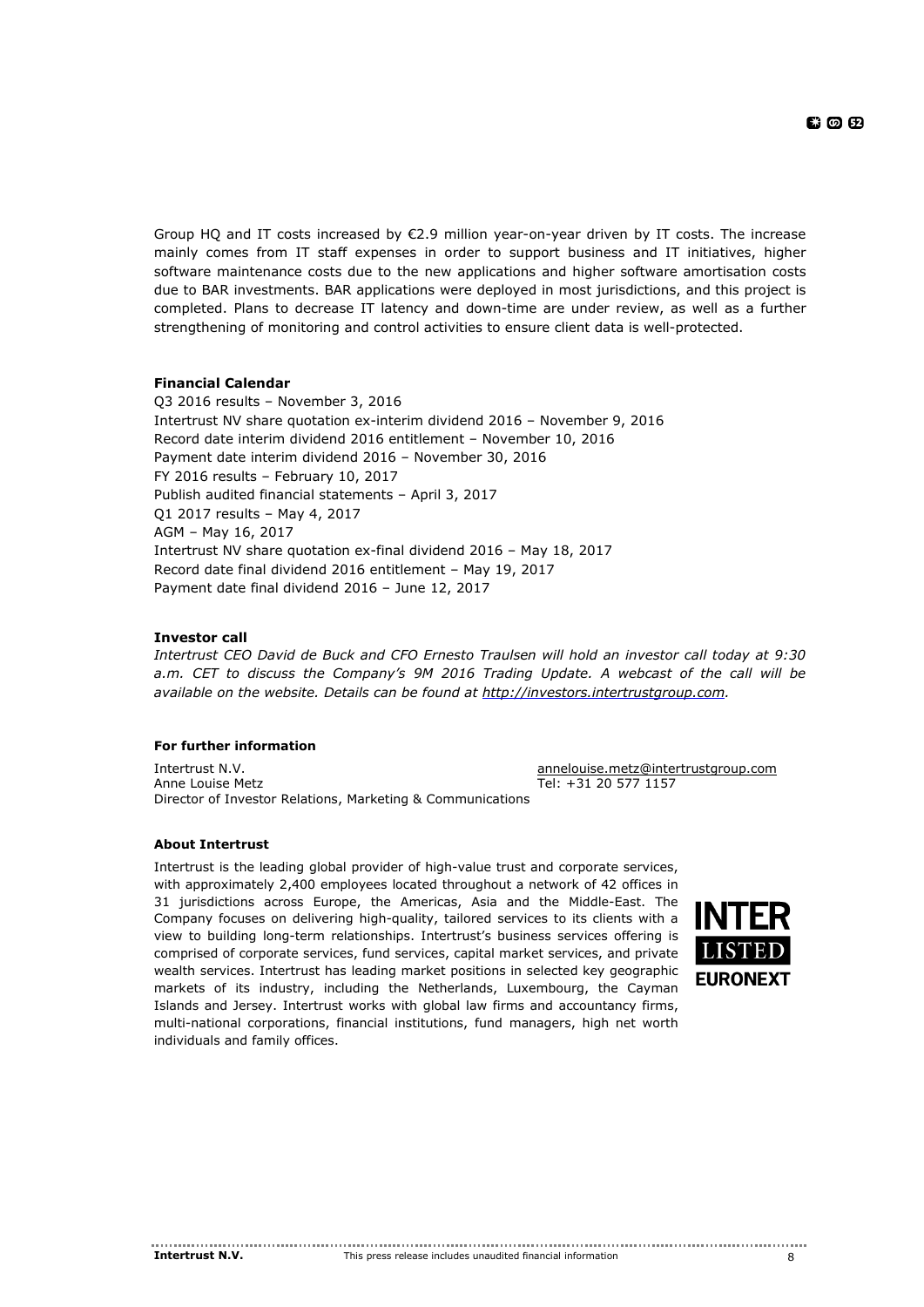# **Intertrust N.V. – Consolidated Profit/Loss (unaudited)**

The following figures include Elian from September 23, 2016

| In $\epsilon$ millions                    |                                                 | 9M 2016 | 9M 2015 |
|-------------------------------------------|-------------------------------------------------|---------|---------|
| <b>Revenue</b>                            |                                                 | 265.0   | 253.0   |
| Staff expenses                            |                                                 | (118.7) | (109.7) |
|                                           | thereof equity share-based<br>payments upon IPO | (3.7)   |         |
| Rental expenses                           |                                                 | (13.7)  | (12.7)  |
| Other operating<br>expenses               |                                                 | (30.9)  | (28.3)  |
|                                           | thereof transaction &<br>monitoring costs       | (4.7)   | (3.2)   |
|                                           | thereof integration costs                       | (1.0)   | (1.0)   |
| Other operating<br>income                 |                                                 | 0.1     | 2.4     |
| <b>EBITDA</b>                             |                                                 | 101.8   | 104.7   |
| Depreciation &<br>amortisation            |                                                 | (28.7)  | (27.5)  |
|                                           | Profit/(loss) from operating activities         | 73.1    | 77.2    |
| Net Finance costs                         |                                                 | (23.1)  | (56.1)  |
| Profit/(loss) before tax                  |                                                 | 50.0    | 21.1    |
| Income tax                                |                                                 | (13.9)  | (6.8)   |
|                                           | Profit/(loss) from continuing operations        | 36.1    | 14.3    |
| Basic Earnings per share $(\mathbb{C})^1$ |                                                 | 0.41    | n.a.    |

# **EBITDA to Adjusted EBITA analysis**

| In $\epsilon$ millions                 | 9M 2016 | 9M 2015 |
|----------------------------------------|---------|---------|
| <b>EBITDA</b>                          | 101.8   | 104.7   |
| Transaction & monitoring costs         | 4.7     | 3.2     |
| Integration costs                      | 1.0     | 1.0     |
| Other operating (income)/expense       |         | (2.4)   |
| Equity share-based payments upon IPO   | 3.7     |         |
| One off revenue                        |         | 0.3     |
| One-off expenses                       | 0.6     | 1.0     |
| <b>Adjusted EBITDA</b>                 | 111.7   | 107.8   |
| Depreciation and software amortisation | (6.1)   | (5.3)   |
| <b>Adjusted EBITA</b>                  | 105.6   | 102.6   |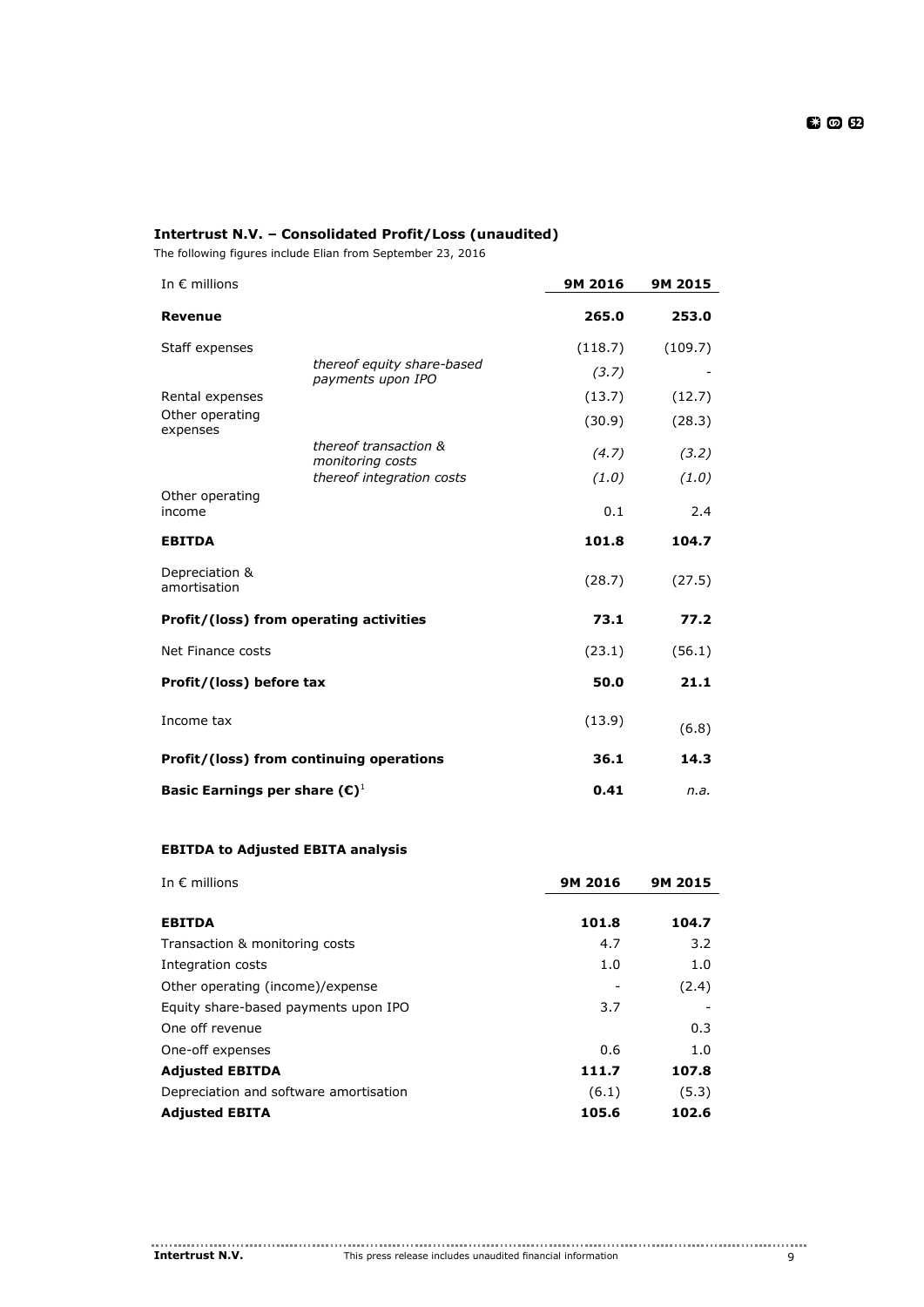# **Intertrust N.V. – Balance sheet items (unaudited)**

|                                               | 9M 2016 | 9M 2015 |
|-----------------------------------------------|---------|---------|
| Total Net debt <sup>2</sup><br>$(\epsilon m)$ | 771.0   | n.a.    |
| Leverage ratio <sup>3</sup>                   | 3.79    | n.a.    |

- 1. Basic Earnings per share are calculated as Profit/(Loss) for the period divided by the weighted average number of shares outstanding during the period which was 87,917,883 for 9M and 91,999,392 for Q3. The Group had 91,999,392 shares outstanding as per September 30, 2016.
- 2. Total net debt at the end of September 2016 exchange rates.
- 3. Leverage ratio is defined as Total net debt divided by the last twelve months Adjusted EBITDA Intertrust and Adjusted EBITDA Elian and full year run rate synergies of £10.4 million.

# **Definitions**

**Adjusted EBITDA** is defined as EBITDA before specific items and before one-off revenue / expenses. Specific items of income or expense are income and expense items that, based on their significance in size or nature, should be separately presented to provide further understanding about financial performance. Specific items include (i) transaction and monitoring costs; (ii) integration costs; (iii) income / expenses related to disposal of assets and (iv) share-based payment upon IPO. Specific items are not of an operational nature and do not represent core operating results. One-off revenue consists mainly of revenues related to the release of one-off provisions. The one-off expenses are related to redundancies, legal costs and settlement fees.

**Adjusted EBITA** is defined as Adjusted EBITDA after depreciation and software amortisation.

**Adjusted EBITA margin** is defined as Adjusted EBITA divided by Adjusted revenue, and is expressed as a percentage.

**Adjusted revenue** is defined as revenue adjusted for one-off revenue as defined under Adjusted EBITDA.

**Stand-alone** is defined as Intertrust without the incorporation of the financials of Elian as of September 23, 2016.

**Adjusted net income** is defined as Adjusted EBITA less net interest costs and less tax costs.

**Adjusted net income per share** is defined as Adjusted net income divided by the number of shares outstanding as specified, i.e. either before additional issuance for the acquisition of Elian, or weighted average during the period, or the actual number at the end of the period.

**Proforma** means including the CorpNordic contribution for the period January – June 2015.

**CC** is defined as constant currency.